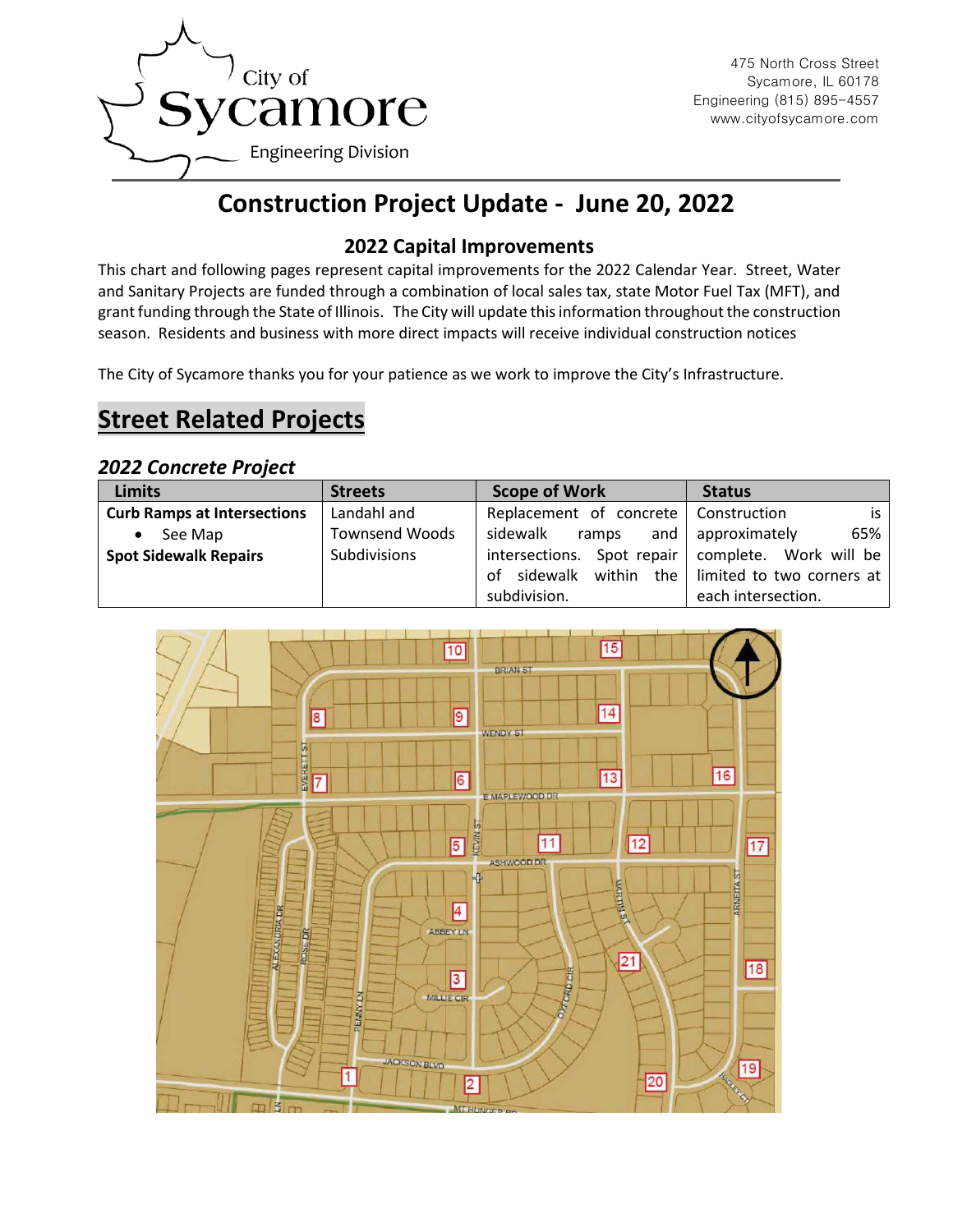## *Motor Fuel Tax Project (MFT)*

| <b>Street</b>                                   | <b>Limits</b>                              | <b>Description of Work</b>                                                                                         | <b>Status</b>                                                                                                                                                                         |
|-------------------------------------------------|--------------------------------------------|--------------------------------------------------------------------------------------------------------------------|---------------------------------------------------------------------------------------------------------------------------------------------------------------------------------------|
|                                                 | Birchwood Avenue Fair Street to Cul-de-sac | • Surface removal and replacement<br>Reconstruction of roadway<br>$\bullet$<br>base                                | Construction will start in<br>mid July. Grades will be<br>marked out with paint in<br>preparation for<br>construction.<br>Notifications will be<br>provided to affected<br>residents. |
| Ottawa Street                                   | Park Avenue to<br>California Street        | • Surface removal/overlay<br>Base Repair as needed.<br>٠<br>• Spot curb and sidewalk<br>removal/replacement        |                                                                                                                                                                                       |
| <b>Walnut Street</b>                            | Home Street to<br>Lincoln Street           | • Surface removal and replacement<br>Base Repair as needed<br>٠<br>• Spot curb and sidewalk<br>removal/replacement |                                                                                                                                                                                       |
| <b>Public Alley</b><br>(West of Main<br>Street) | Elm Street to High<br>Street               | • Surface removal/overlay<br>Base reconstruction Curb and<br>٠<br>Spot Sidewalk<br>removal/replacement             |                                                                                                                                                                                       |

### *Pavement Rejuvenator*

The following streets were treated with pavement rejuvenator. Work is complete. Rejuvenator is a product placed on newer streets that replaces components lost to oxidation. It extends the useful life of the pavement by helping to reseal the asphalt.

Anticipated start date is the week of June 20th, 2022. Flyers will be provided to affected residents.

| <b>Street</b>             | <b>Limits</b>                     |
|---------------------------|-----------------------------------|
| <b>Edward Street</b>      | Meadow Lane to Elmwood Street     |
| <b>Foxbend Drive</b>      | Peace Road to Yorkshire Drive     |
| Hathaway Drive            | Peace Road to Foxpoine Drive      |
| <b>Foxpointe Drive</b>    | Borden Avenue to Devonshire       |
| Fairway Lane              | Parkside Drive / Cloverlane Drive |
| Cambridge Lane            | Fairway Lane                      |
| Cloverlane Drive          | Parkside Drive                    |
| Parker Street             | <b>Brickville Road</b>            |
| Croatian Court            | Coltonville Road                  |
| Roosevelt Court           | <b>Center Cross Street</b>        |
| Orchard Lane              | Park Avenue to Somonauk Street    |
| <b>North Cross Street</b> | WWTP to RT 64                     |
| Crosby Avenue             | Maertz Drive                      |
| Cloverlane Drive          | Fairway Lane                      |
| Pebblewood Court          | <b>Russet Lane</b>                |
| Plaza Drive               | Rt 23 to Cul-de-sac               |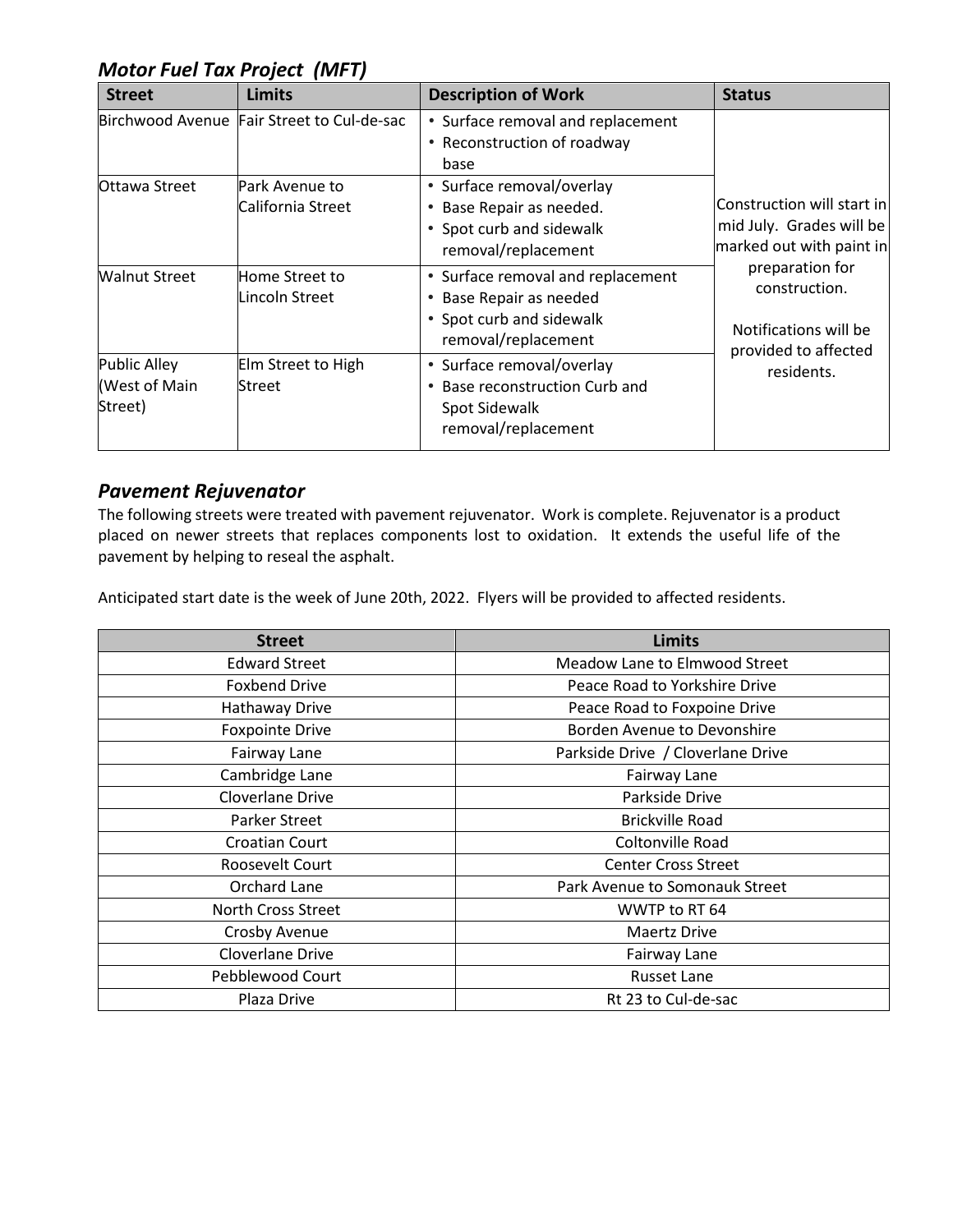### **Cracksealing**

This preventative maintenance program will start in September and includes multiple City Streets. Notification will be provided via signs posted in the parkway.

Cracksealing involves placing a rubberized adhesive into the pavement cracks to prevent moisture from entering. This flexible material sometimes expands with changes in temperatures and can wear off during warmer weather.

## **Water Related Projects**

#### *Lead Water Service Replacement Project*

This project is underway. Lead services are being replaced at no cost to homeowners. So far 59 services have been replaced.

**Residents uncertain of their service material are encouraged to contact the Water Department at 815- 895-4516.** The City of Sycamore has applied for a second round of funding from the Illinois Environmental Protection Agency. If the City is successful with this application, a second project will be implemented to address services not identified with the first round of funding.

| <b>Street</b>                  | <b>Limits</b>                           | <b>Description of Work</b>                                                                                                                         | <b>Status</b>                                                                                                                                                                                                                     |
|--------------------------------|-----------------------------------------|----------------------------------------------------------------------------------------------------------------------------------------------------|-----------------------------------------------------------------------------------------------------------------------------------------------------------------------------------------------------------------------------------|
| IL Route 64                    | Locust Street to Sabin Street           | • Watermain and service<br>replacement<br>• Roadway and Sidewalk<br>Patching<br>• Restoration                                                      | <b>Work on Sabin</b><br><b>Street is now</b><br>underway.<br>Lane closures on Il<br>Route 64 are<br>anticipated during<br>the week of June<br>20 <sup>th</sup> as the new<br>watermain is<br>connected to the<br>existing system. |
| Sabin Street                   | IL Route 64 to East Sycamore<br>Street  | • Watermain and service<br>replacement<br>• Surface removal/overlay<br>• Base Repair as needed.<br>• Spot curb and sidewalk<br>removal/replacement |                                                                                                                                                                                                                                   |
| East Exchange<br><b>Street</b> | <b>Walnut Street to Sabin</b><br>Street | • Watermain and service<br>replacement<br>• Surface removal/overlay<br>• Base Repair as needed.<br>• Spot curb and sidewalk<br>removal/replacement |                                                                                                                                                                                                                                   |
| Governor Street                | IL Route 64 to East Exchange            | • Watermain and service<br>replacement<br>• Roadway and Sidewalk<br>Patching<br>• Restoration                                                      |                                                                                                                                                                                                                                   |

### *2022 Watermain and Street Improvements*